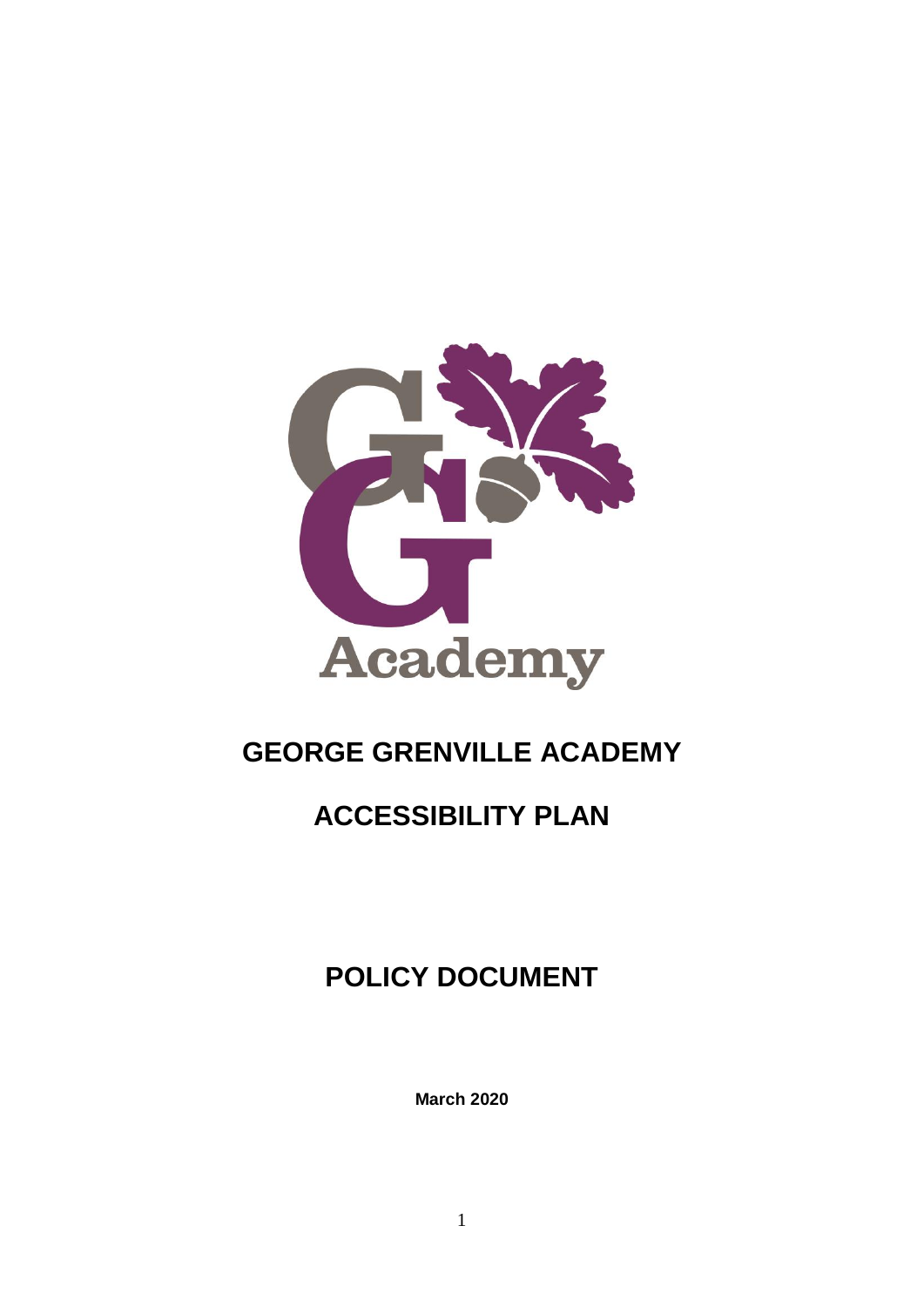### **CONTENTS**

|                                                                  | Page |
|------------------------------------------------------------------|------|
| Increasing access for disabled pupils to the Academy curriculum  | 3    |
| Improving access to the physical environment of schools          | 3    |
| Improving the delivery of written information to disabled pupils | 3    |
| Increasing to the Academy curriculum                             | 3    |
| Improving access to the physical environment                     | 4    |
| Improving delivery of written information                        | 4    |
| <b>Monitoring</b>                                                |      |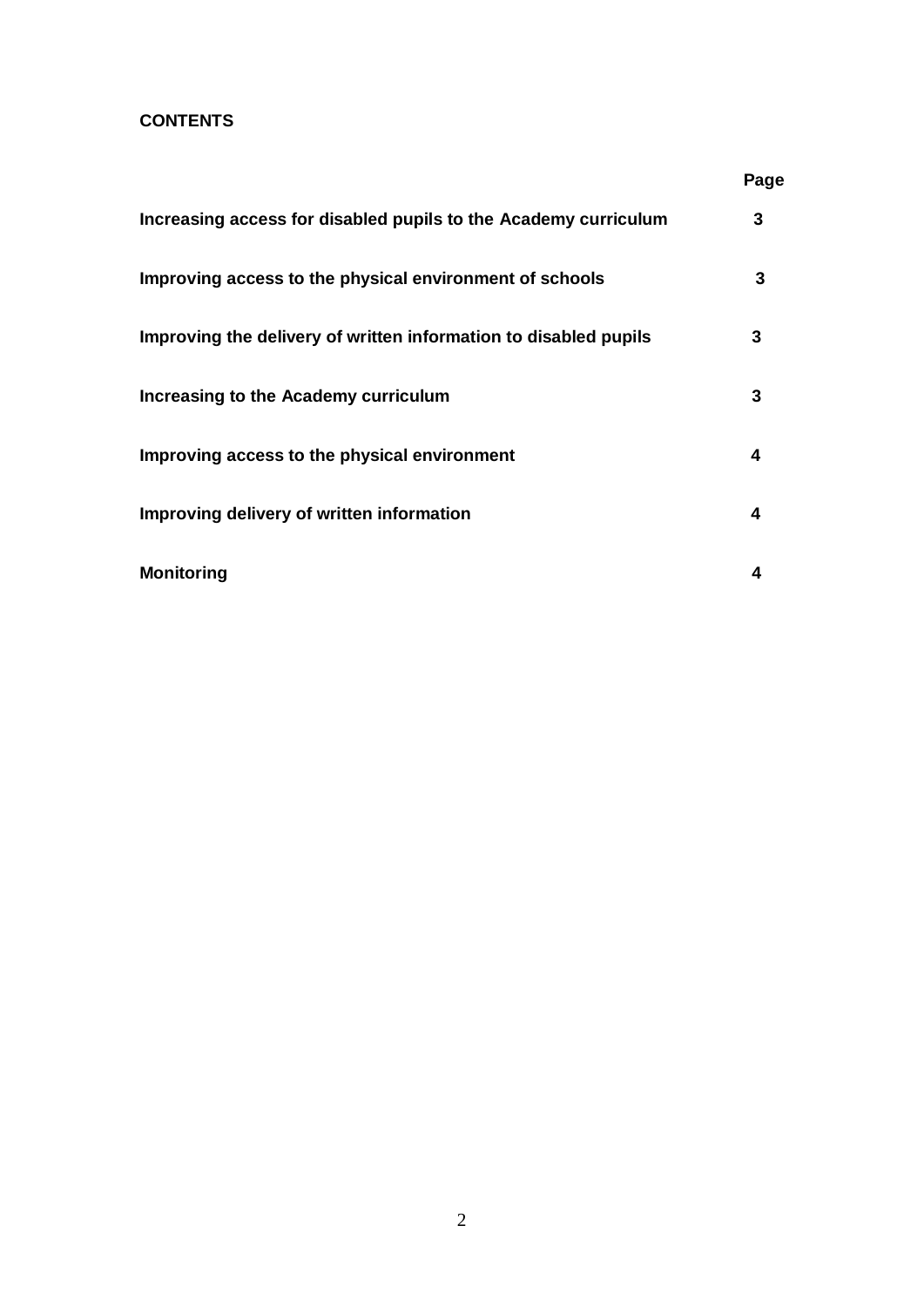#### **ACCESSIBILITY PLAN**

George Grenville is committed to inclusive mainstream education and equal opportunities for all. Since September 2002 the Disability Discrimination Act laid a new duty on schools and LEAs to plan to improve accessibility over time. In particular we must plan for:

- **Increasing access for disabled pupils to the Academy curriculum.** This covers teaching and learning and the wider curriculum of the Academy such as participation in after-school clubs, leisure and cultural activities or Academy visits.
- **Improving access to the physical environment of schools.** This covers improvements to the physical environment of the Academy and physical aids to access education.
- **Improving the delivery of written information to disabled pupils.** This will include planning to make written information that is normally provided by the Academy to its pupils available to disabled pupils. Examples might include handouts, timetables, textbooks and information about Academy events. The information should take account of pupils' disabilities and pupils' and parents' preferred formats and be made available within a reasonable time frame.

The premises committee has undertaken a review of the access issues of the Academy and a full committee discussed the needs for an accessibility plan. Reasonable changes for the increased accessibility of current and planned future pupils will be prioritised.

#### **INCREASING ACCESS TO THE ACADEMY CURRICULUM**

Teachers and teaching assistants all receive training on how to teach and support disabled pupils where appropriate. This is arranged by the SENCo. Regular updates are also arranged and individual training is arranged as necessary.

Lessons are planned and targeted at the whole class and are responsive to pupil diversity.

All pupils are encouraged to take part in all activities, including music, drama and physical activities.

Alternative ways to give access to experience and understanding from particular activities, e.g. PE are considered when necessary.